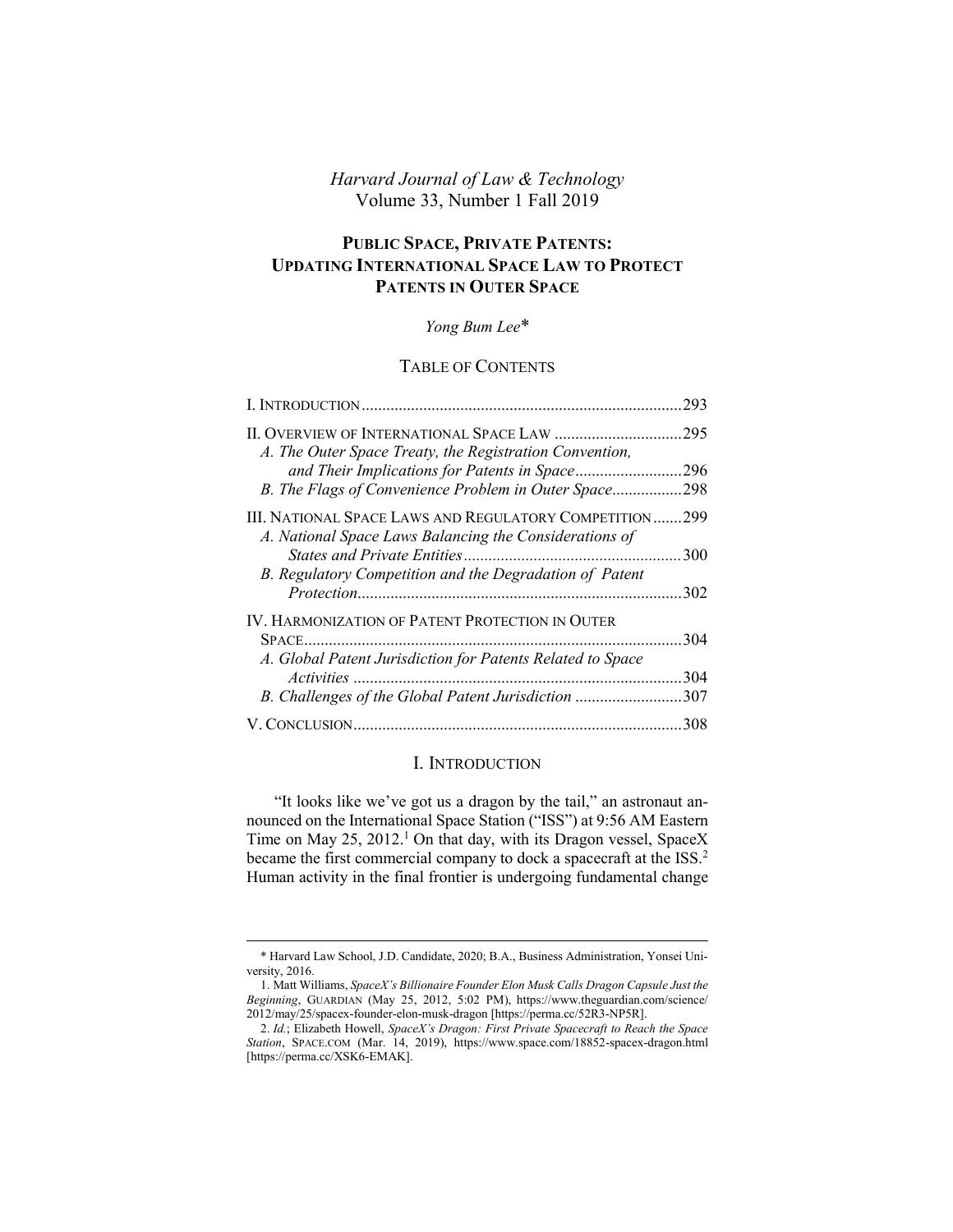as we enter an age of privatized and commercial space endeavors.<sup>3</sup> In stark contrast to a time when space activities were conducted exclusively by government agencies, many private entities have entered the arena over the past decade.<sup>4</sup> In fact, multiple private entities have already succeeded in launching low-orbit satellites and cargo into space, while a few inch closer toward civilian spaceflight and tourism.<sup>5</sup> In turn, this has allowed government agencies to focus their time and resources on "deeper space exploration," relying on private entities to reduce costs and execute less ambitious tasks.<sup>6</sup> A key concern that has arisen from this rapidly changing environment is the protection of patents in space. This Note aims to assess, identify problems with, and present a solution to, the status of patent protection in the context of space activity by private entities.

Part [II](#page-2-0) of this Note introduces the current international treaties that provide the framework for governing space activities. Current international space law and maritime law share similarities, including the "flags of convenience" problem, in which private entities selectively register themselves with the state with the most favorable laws.<sup>7</sup> In space, this problem is exacerbated and perpetuated by the fact that a space object does not enter a destination port in the way that a ship does in maritime law.

Part [III](#page-6-0) of this Note surveys the regulatory competition among states that seek to attract private entities conducting space activities and analyzes how national space legislation tracks the interests of such private entities. States may compete to provide the most favorable terms to private entities in a race to the bottom, aggravating the flags of convenience problem and creating externalities such as the degradation of patent protection across multiple jurisdictions.

Part [IV](#page-11-0) of this Note presents a solution to the degradation of patent protection: the creation of a global patent jurisdiction to harmonize the various regulatory approaches to patents related to activities in space. This solution must overcome many challenges, but the international community has previously demonstrated support for multilateral treaties regulating the protection of intellectual property in space.

<sup>3.</sup> *See* Monica Grady, *Private Companies are Launching a New Space Race — Here's What to Expect*, CONVERSATION (Oct. 3, 2017, 6:53 AM), http://theconversation.com/ private-companies-are-launching-a-new-space-race-heres-what-to-expect-80697 [https://perma.cc/VF6C-N3DY].

<sup>4.</sup> *Id.*

<sup>5.</sup> *See, e.g.*, *id.*; *Your Trip to Space*, BLUE ORIGIN, https://www.blueorigin.com/fly-withus [https://perma.cc/UH2U-FK3N]; *Dragon*, SPACEX, https://www.spacex.com/dragon [https://perma.cc/QAN8-25HU].

<sup>6.</sup> Doris Elin Salazar, *How Will Private Space Travel Transform NASA's Next 60 Years?*, SPACE.COM (Oct. 12, 2018), https://www.space.com/42113-nasa-future-private-spaceflight.html [https://perma.cc/XRN8-R5UX].

<sup>7.</sup> *See infra* Part [II.](#page-2-0)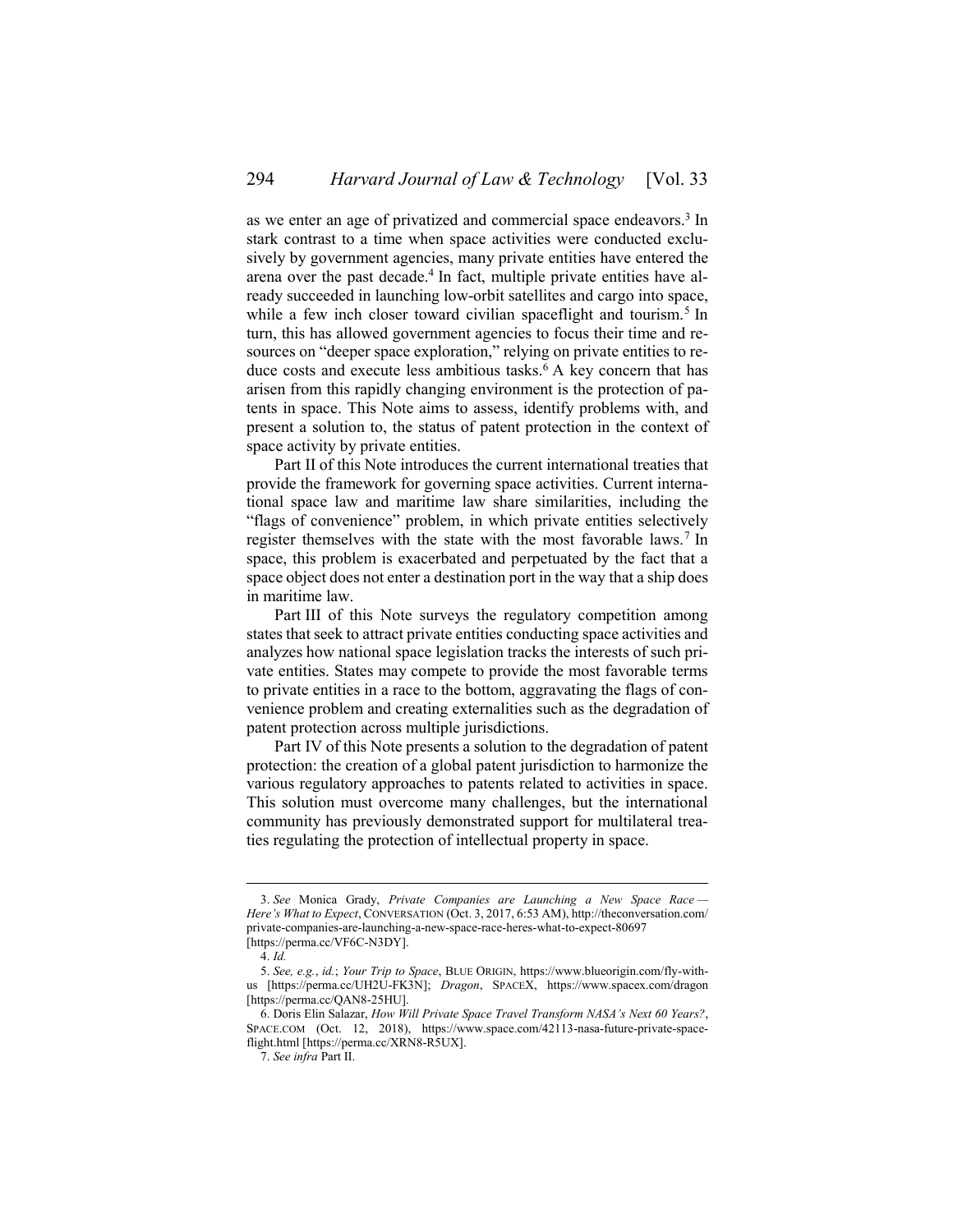<span id="page-2-2"></span> $\overline{a}$ 

### <span id="page-2-4"></span><span id="page-2-1"></span>II. OVERVIEW OF INTERNATIONAL SPACE LAW

<span id="page-2-3"></span><span id="page-2-0"></span>International space law currently consists of a collection of international treaties and principles that govern various aspects of outer space investigation, exploration, and other activities.<sup>8</sup> Five international treaties, collectively referred to as the Five United Nations Treaties on Outer Space ("the UN Treaties"), exist to ensure that "the activities carried out in outer space and whatever benefits might be accrued from outer space [are] devoted to enhancing the well-being of all countries and humankind, with an emphasis on promoting international cooperation." <sup>9</sup> The UN Treaties entered into force between 1967 and 1984, when space exploration was led by government agencies.<sup>10</sup> The treaties were meant to address the behavior of major space powers against the backdrop of the Cold War and the Space Race and to focus on issues such as allocating responsibility for damages and rescue operations.<sup>11</sup> As a result, the UN Treaties do not speak directly to the preservation of patents in space.<sup>12</sup> Nonetheless, as explored below, two of the UN Treaties are still particularly relevant as we consider the privatization of outer space activities: the Treaty on Principles Governing the Activities of States in the Exploration and Use of Outer Space, including the Moon and Other Celestial Bodies (the "Outer Space

<sup>8.</sup> *See, e.g.*, *Space Law Treaties and Principles*, UNITED NATIONS OFFICE FOR OUTER SPACE AFFAIRS, http://www.unoosa.org/oosa/en/ourwork/spacelaw/treaties.html [https://perma.cc/95RF-JSVJ].

<sup>9.</sup> *Id.* The UN Treaties are: (1) the Treaty on Principles Governing the Activities of States in the Exploration and Use of Outer Space, including the Moon and Other Celestial Bodies (the "Outer Space Treaty," entered into force on October 10, 1967 and currently ratified or accepted by 107 states and organizations); (2) the Agreement on the Rescue of Astronauts, the Return of Astronauts and the Return of Objects Launched into Outer Space (the "Rescue Agreement," entered into force on December 3, 1968 and currently ratified or accepted by 96 states and organizations); (3) the Convention on International Liability for Damage Caused by Space Objects (the "Liability Convention," entered into force on September 1, 1972 and currently ratified or accepted by 95 states and organizations); (4) the Convention on Registration of Objects Launched into Outer Space (the "Registration Convention," entered into force on September 15, 1976 and currently ratified or accepted by 67 states and organizations); and (5) the Agreement Governing the Activities of States on the Moon and Other Celestial Bodies (the "Moon Agreement," entered into force on July 11, 1984 and currently ratified or accepted by 18 states and organizations). Comm. on the Peaceful Uses of Outer Space, Status of International Agreements Relating to Activities in Outer Space, U.N. Doc. A/AC.105/C.2/2018/CRP.3 (2018) [hereinafter Status of International Agreements].

<sup>10.</sup> *Space Law Treaties and Principles*, *supra* not[e 8;](#page-2-1) *see, e.g.*, Cheryl L. Mansfield, *Kennedy Space Center: Historical Timeline*, NASA (June 29, 2012), https://www.nasa.gov/ centers/kennedy/about/history/timeline/60s-decade.html [https://perma.cc/W7VC-MYWU]; Mike Wall, *Happy Birthday, NASA! At 60, Agency Continues to Inspire*, SPACE.COM (Oct. 1, 2018), https://www.space.com/41977-nasa-60-year-anniversary-unifying-force.html [https://perma.cc/8SZN-HRLT].

<sup>11.</sup> *See* William C. Pannell, *Pirate Battles in Outer Space: Preventing Patent Infringement on the 8th Sea*, 46 U. MEM. L. REV. 733, 743 (2016); *Space Law Treaties and Principles*, *supra* not[e 8.](#page-2-1)

<sup>12.</sup> *See* Pannell, *supra* not[e 11,](#page-2-2) at 743–44.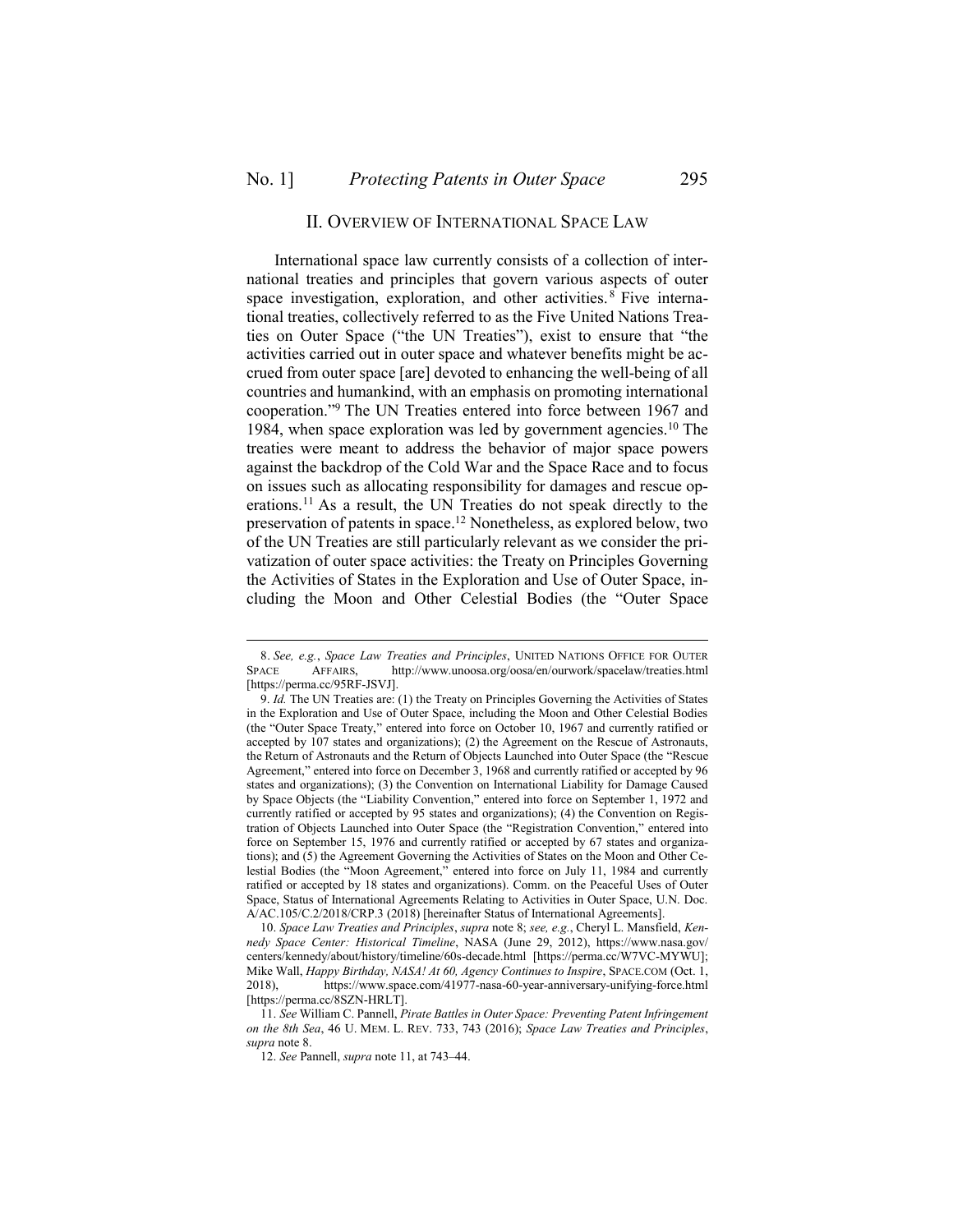Treaty") and the Convention on Registration of Objects Launched into Outer Space (the "Registration Convention").<sup>13</sup>

# <span id="page-3-1"></span><span id="page-3-0"></span>*A. The Outer Space Treaty, the Registration Convention, and Their Implications for Patents in Space*

<span id="page-3-3"></span><span id="page-3-2"></span>The Outer Space Treaty was the first international space treaty, and 107 states have consented to be bound by it since it was entered into force on October 10, 1967.<sup>14</sup> The Outer Space Treaty lays down two fundamental principles of international space law.<sup>15</sup> First, the Outer Space Treaty extends the general application of international law into space.<sup>16</sup> Second, the Outer Space Treaty sets out the concept of "nonappropriation," which reserves outer space and celestial bodies as free for exploration and use by all states and prohibits any nation from claiming territory or resources.<sup>17</sup> Furthermore, the Outer Space Treaty declares that a state is responsible for damage arising from acts that are directly attributable to that state, as well as for damage indirectly attributable through the acts of those in an official capacity or private entities under the supervision of that state.<sup>18</sup> In turn, a state's responsibility for supervision arises when it registers a space object with the Secretary-General of the United Nations: the Outer Space Treaty places a space object under the jurisdiction, control, and responsibility of the state that registers it.<sup>19</sup> While the UN Treaties do not comprehensively define what constitutes a space object, the Registration Convention explains that "the term 'space object' includes component parts of a space object as well as its launch vehicle and parts thereof." <sup>20</sup> The ambiguity presented by this term is outside the scope of this Note, which will assume that a space object encompasses the parts and launch vehicle of objects launched from Earth into outer space.

The Registration Convention entered into force on September 15, 1976, giving effect to the registration requirement of the Outer Space Treaty.<sup>21</sup> In relevant part, the Registration Convention requires that the

<sup>13.</sup> Treaty on Principles Governing the Activities of States in the Exploration and Use of Outer Space, including the Moon and Other Celestial Bodies, Jan. 27, 1967, 18 U.S.T. 2410, 610 U.N.T.S. 205 [hereinafter Outer Space Treaty]; Convention on Registration of Objects Launched into Outer Space, Jan. 14, 1975, 28 U.S.T. 695, 1023 U.N.T.S. 15 [hereinafter Registration Convention].

<sup>14.</sup> Status of International Agreements, *supra* not[e 9.](#page-2-3)

<sup>15.</sup> *See* Dimitri Linden, *The Impact of National Space Legislation on Private Space Undertakings: Regulatory Competition vs. Harmonization*, 8 J. SCI. POL'Y & GOVERNANCE 1, 2 (2016).

<sup>16.</sup> *Id.*; Outer Space Treaty, *supra* not[e 13,](#page-3-1) art. I.

<sup>17.</sup> Pannell, *supra* not[e 11,](#page-2-2) at 744; Outer Space Treaty, *supra* not[e 13,](#page-3-1) art. II.

<sup>18.</sup> Linden, *supra* not[e 15,](#page-3-2) at 2–3; Outer Space Treaty, *supra* not[e 13,](#page-3-1) arts. VI–VII.

<sup>19.</sup> Outer Space Treaty, *supra* not[e 13,](#page-3-1) art. VIII.

<sup>20.</sup> Registration Convention, *supra* not[e 13,](#page-3-1) art. I(b).

<sup>21.</sup> Status of International Agreements, *supra* not[e 9;](#page-2-3) Registration Convention, *supra* note [13,](#page-3-1) at 2.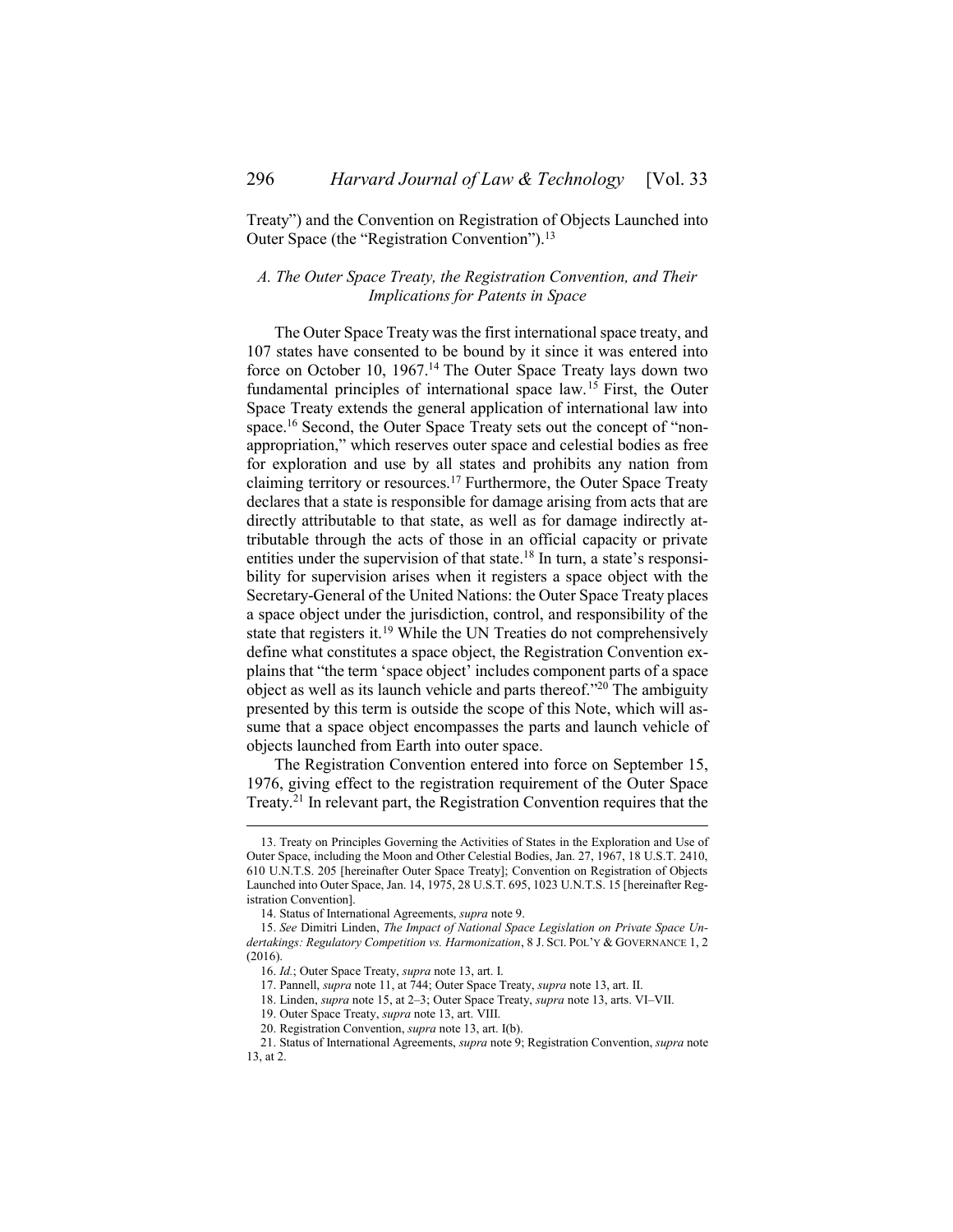"launching state" of a space object register that object.<sup>22</sup> A launching state is defined as a "[s]tate which launches or procures the launching of a space object" or a "[s]tate from whose territory or facility a space object is launched." <sup>23</sup> Where multiple states fall into the definition of a launching state, the Registration Convention directs those states to jointly determine one state to register the space object.<sup>24</sup> Putting the pieces together in the context of private ventures, then, a space object launched by private means must also be registered with one state, which exercises jurisdiction and control over that space object.<sup>25</sup>

In effect, the Outer Space Treaty and the Registration Convention work together to extend the jurisdictional reach of a state to space objects registered by that state, even if those objects are located in outer space. The laws of a state apply within its jurisdiction. Therefore, the implication of the Outer Space Treaty and the Registration Convention is that a state's laws, including intellectual property laws, apply to a space object registered by that state as if the object were on Earth and within the state's territorial bounds.

The precise application of a state's laws in outer space depends on the surrounding legal context. For example, the United States Patent Act provides certain protections within the United States, its territories, and possessions.<sup>26</sup> Courts generally interpret the Patent Act to be limited to territorial boundaries in the absence of explicit extraterritorial expansion by Congress.<sup>27</sup> In any case, it became clear that the Patent Act could apply in outer space when Congress enacted the "Inventions in Outer Space" provision of the Patent Act in 1989.<sup>28</sup> In relevant part, this provision states:

> Any invention made, used or sold in outer space on a space object or component thereof under the jurisdiction or control of the United States shall be considered to be made, used or sold within the United States for the purposes of [patent laws], except with respect to any space object or component thereof that is . . . carried on the registry of a foreign state in accordance

<sup>22.</sup> Registration Convention, *supra* not[e 13,](#page-3-1) art. II(1).

<sup>23.</sup> *Id.* art. I(a).

<sup>24.</sup> *Id.* art. II(2).

<sup>25.</sup> *See* Outer Space Treaty, *supra* note [13,](#page-3-1) arts. VI–VII; Linden, *supra* not[e 15,](#page-3-2) at 3.

<sup>26.</sup> *See* 35 U.S.C. § 100(c) (2018).

<sup>27.</sup> *See, e.g.*, Deepsouth Packing Co. v. Laitram Corp., 406 U.S. 518, 531 (1972) ("Our patent system makes no claim to extraterritorial effect; 'these acts of Congress do not, and were not intended to, operate beyond the limits of the United States . . . .'") (citing Brown v. Duchesne, 60 U.S. (19 How.) 183, 195 (1856)).

<sup>28.</sup> 35 U.S.C. § 105 (2018).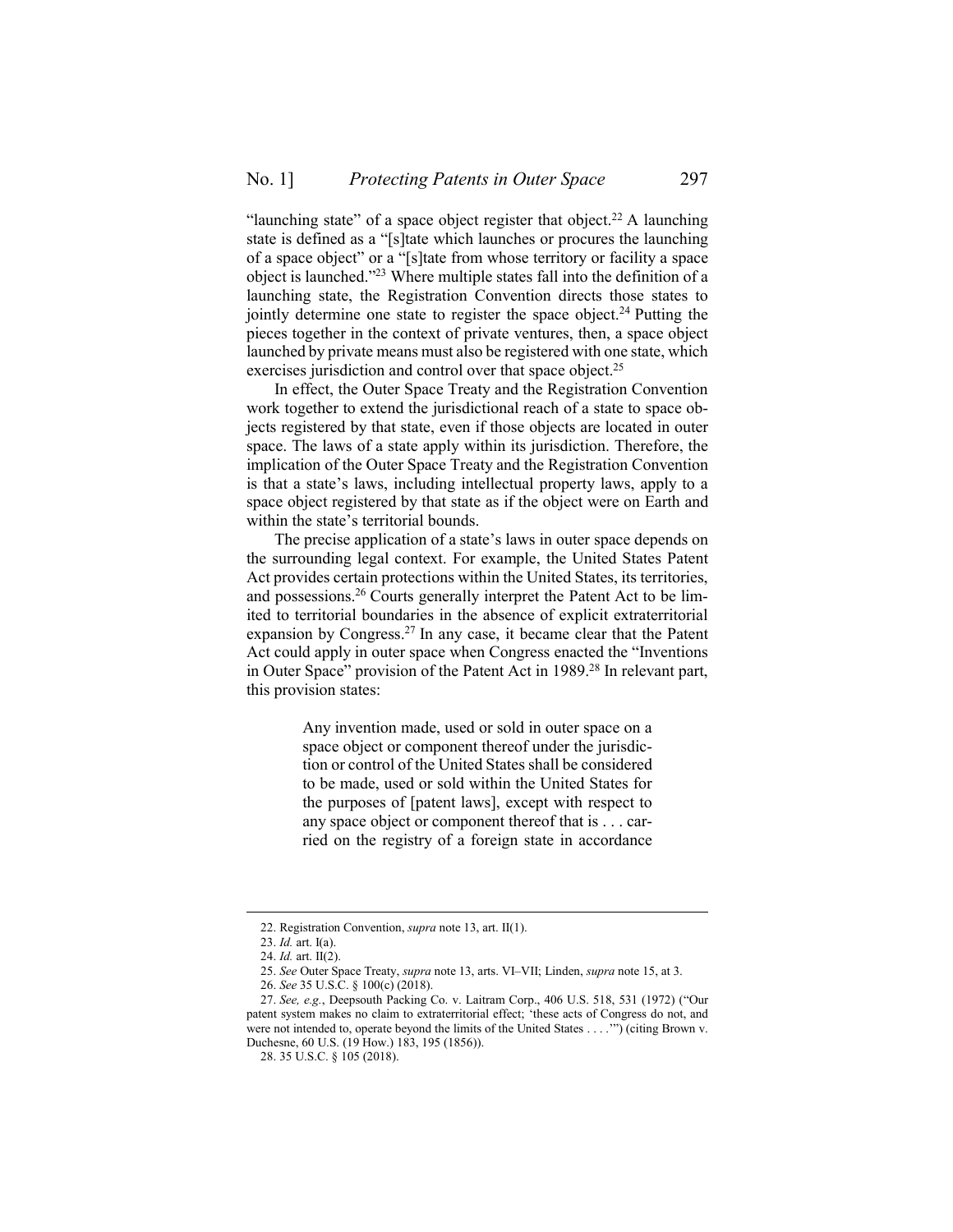### with the Convention on Registration of Objects Launched into Outer Space.<sup>29</sup>

In summary, this provision explicitly extended the patent laws of the United States to any space object registered by the United States (and therefore under its jurisdiction), and excluded space objects registered by other states from its jurisdiction. This is in line with the Outer Space Treaty and the Registration Convention, as this Note explains above.

#### *B. The Flags of Convenience Problem in Outer Space*

<span id="page-5-0"></span>A foreign registration exception to the application of patent laws to space objects raises the possibility of private entities selectively registering with states that provide the most favorable conditions with regard to patent liabilities.<sup>30</sup> Because patent laws and protections are territorial, one must acquire a patent in every state jurisdiction in which one seeks protection.<sup>31</sup> For the same reason, a potential patent infringer in one jurisdiction can avoid liability in outer space simply by registering its infringing space object with a state where the patent holder has failed to acquire a patent. For example, even if the patent holder were protected under the patent laws of the United States, such registration with a foreign state would trigger an exception to the application of United States patent laws in outer space.<sup>32</sup>

This is a variation of a problem frequently referred to in maritime law as the "flags of convenience."<sup>33</sup> The context of maritime law is very similar to that of international space law in that both bodies of law pertain to physical areas where no single country has jurisdiction. As a result, the two bodies of law share key characteristics. For example, a ship in international waters must be registered with a single state and is under the exclusive jurisdiction of that state.<sup>34</sup> The flags of convenience problem arises when ship operators register with whichever state offers the most favorable conditions with regard to taxes, costs, liability, or other relevant concerns, regardless of where those operators conduct business or where their businesses are incorporated.<sup>35</sup> Numerous cases

<sup>29.</sup> *Id*. § 105(a).

<sup>30.</sup> *See* Pannell, *supra* not[e 11,](#page-2-2) at 749–50.

<sup>31.</sup> *See, e.g.*, *Patents*, WORLD INTELLECTUAL PROP. ORG., https://www.wipo.int/ patents/en [https://perma.cc/SCX8-P76R].

<sup>32.</sup> 35 U.S.C. § 105(a).

<sup>33.</sup> Pannell, *supra* not[e 11,](#page-2-2) at 741–42.

<sup>34.</sup> Convention on the High Seas art. 6(1), Apr. 29, 1958, 13 U.S.T. 2312, 450 U.N.T.S. 11 ("Ships shall sail under the flag of one State only and . . . shall be subject to its exclusive jurisdiction on the high seas.").

<sup>35.</sup> Pannell, *supra* not[e 11,](#page-2-2) at 741.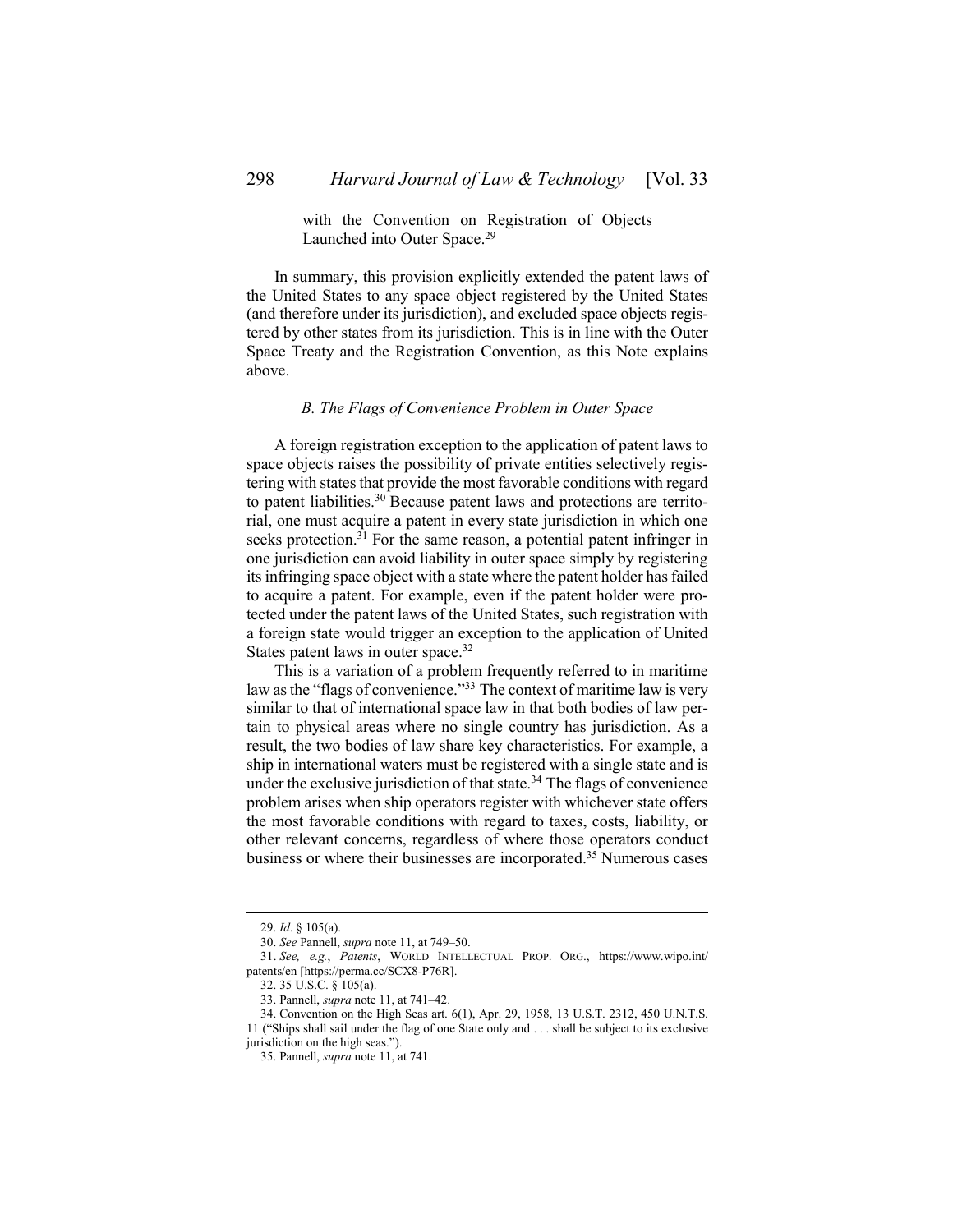demonstrate that certain states with very little regulation and oversight allow crimes to occur under their flags of convenience.<sup>36</sup>

While the flags of convenience problem can exist in both international waters and outer space, there is a crucial difference between the two contexts: ships in international waters have destination ports that serve as an additional layer of regulation,<sup>37</sup> while space objects do not. For example, if a ship carries cargo which infringes a United States patent, then it will not be able to unload that cargo at any port within the United States.<sup>38</sup> However, a space object registered with a foreign state is permanently removed from the jurisdiction of the United States, regardless of whether the space object's use of a certain technology would otherwise meet the test for patent infringement under United States patent laws.<sup>39</sup>

Courts in the United States have confronted this issue before, outside of the context of admiralty and international space law. In *NTP Inc. v. Research in Motion, Ltd.*, <sup>40</sup> a patent case concerning email "push" technology, the Federal Circuit held that patent infringement occurred in the United States because the beneficial use of the infringement was within its territorial bounds, although a key component of the infringing system was in Canada.<sup>41</sup> Similarly, it is not difficult to imagine that a satellite may be registered and launched in a foreign state but provide beneficial services, such as television signals, to people in the United States. Nonetheless, the foreign registration exception would prevent United States jurisdiction in such a case, and therefore protection under its patent laws.<sup>42</sup> Because a space object does not need to enter the destination of its services, unlike the cargo of a ship which must enter the destination port to fulfill its commercial purpose, the flags of convenience problem is exacerbated. This in turn may perpetuate outer space patent infringement, requiring a rethinking of patent law, like in the case of *NTP Inc.*

### <span id="page-6-0"></span>III. NATIONAL SPACE LAWS AND REGULATORY COMPETITION

To understand the ramifications of the flags of convenience problem in outer space, it is important to consider the factors relevant to

<sup>36.</sup> *See, e.g.*, Michael Richardson, *Crimes Under Flags of Convenience*, YALEGLOBAL ONLINE (May 19, 2003), https://yaleglobal.yale.edu/content/crimes-under-flags-convenience [https://perma.cc/CR37-K733] (discussing North Korean freighter that was smuggling "15 scud missiles, conventional warheads and rocket propellant" while registered in Cambodia).

<sup>37.</sup> Pannell, *supra* not[e 11,](#page-2-2) at 742–43.

<sup>38.</sup> 19 U.S.C. § 1337(a)(1)(B) (2018).

<sup>39.</sup> 35 U.S.C. § 105(a) (2018); *see supra* Section [II](#page-2-0)[.A.](#page-3-0)

<sup>40.</sup> 418 F.3d 1282 (Fed. Cir. 2005), *abrogated on other grounds by* Zoltek Corp. v. United States, 672 F.3d 1309, 1323 (Fed. Cir. 2012).

<sup>41.</sup> *Id.* at 1315–17.

<sup>42.</sup> 35 U.S.C. § 105(a); *see supra* Section [II.](#page-2-0)[A.](#page-3-0)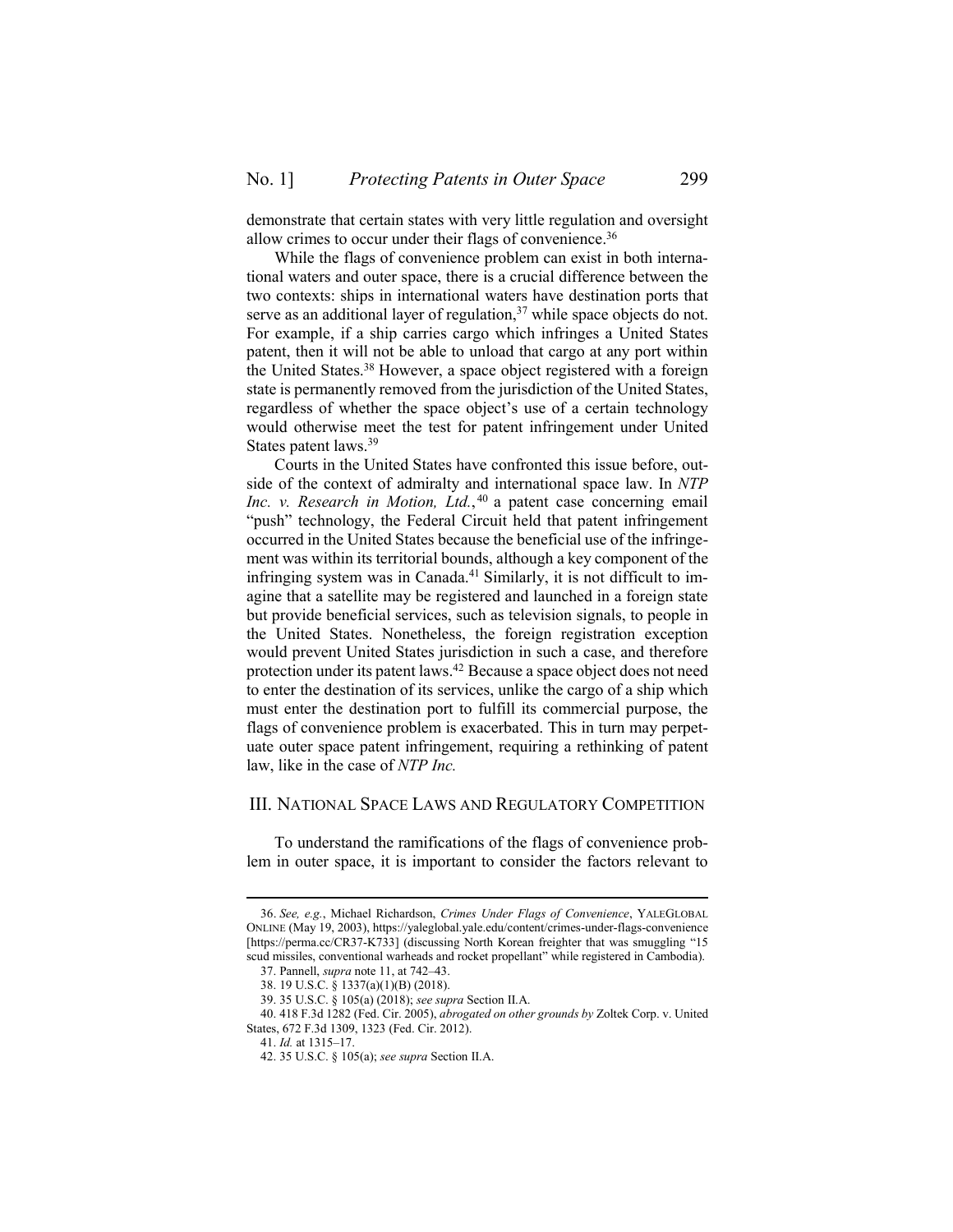private entities in seeking a convenient flag to bear, as well as the variety in those factors different states provide in their regulatory frameworks. Indeed, the flags of convenience problem can only exist in the context of states providing different conditions for private entities seeking to operate in space, and in turn, those private entities having the freedom to choose with which state to register.<sup>43</sup> In this Part, I examine national space laws that track the considerations of states and private entities, the competition among regulatory frameworks of different states, and the resulting neglect of patent protection in outer space.

### <span id="page-7-0"></span>*A. National Space Laws Balancing the Considerations of States and Private Entities*

<span id="page-7-1"></span>To ensure compliance with the responsibilities outlined by the UN Treaties, such as supervision and compensation for damages, many states have enacted national space laws that regulate space-related activities that occur under their auspices.<sup>44</sup> Naturally, national space laws touch on a wide range of areas, including registration, safety, insurance and indemnification, environmental protection, and enforcement by the relevant state.<sup>45</sup> While such national space laws diverge widely with regard to their treatment of each area, they generally seek to balance the responsibilities and potential liabilities of the private entity and the state.<sup>46</sup> Broadly, a state seeks to achieve two goals: first, ensuring that private entities registered with that state do not expose the state to ex-

<sup>43.</sup> *See supra* Section [II](#page-2-0)[.B.](#page-5-0)

<sup>44.</sup> *See, e.g.*, 51 U.S.C. § 50906 (2012 & Supp. III 2015) (discussing regulations for acquiring experimental permits for space activity);  $14$  C.F.R.  $\S$ § 400.1–1310.20 (2019) (laying out regulations for commercial space transportation activities conducted within the United States or by United States citizens); Loi 2008-518 du 3 juin 2008 relative aux opérations spatiales [Law No. 2008-518 of June 3, 2008 Relating to Space Operations], JOURNAL OFFICIEL DE LA RÉPUBLIQUE FRANÇAISE [J.O.] [OFFICIAL GAZETTE OF FRANCE], June 4, 2008, p. 9169 [hereinafter Law No. 2008-518 of June 3, 2008 Relating to Space Operations]; Décret 2009-643 du 9 juin 2009 relatif aux autorisations délivrées en application de la loi 2008-518 du 3 juin 2008 relative aux opérations spatiales [Decree No. 2009-643 of June 9, 2009 on Authorizations Issued Under Law No. 2008-518 of June 3, 2008 Relating to Space Operations], JOURNAL OFFICIEL DE LA RÉPUBLIQUE FRANÇAISE [J.O.] [OFFICIAL GAZETTE OF FRANCE], June 10, 2009, p. 9406 (governing insurance requirements for space activity in France); *Space Activities Act 1998* (Cth) ss 47–48, 69(4) (Austl.); *Space Activities Regulations 2001* (Cth) regs 7.01, 7.02 (Austl.) (governing insurance requirements for space activity in Australia); Outer Space Act 1986, c. 38, §§ 4–5 (UK) (governing insurance requirements for space activity in United Kingdom). This Note will focus on the United States with regard to national space legislation, but will compare specific examples of national legislation in other countries where relevant.

<sup>45.</sup> *See* Paul Stephen Dempsey, *National Laws Governing Commercial Space Activities: Legislation, Regulation, & Enforcement*, 36 NW. J. INT'L L. & BUS. 1, 42 (2016).

<sup>46.</sup> *See* Linden, *supra* not[e 15,](#page-3-2) at 3.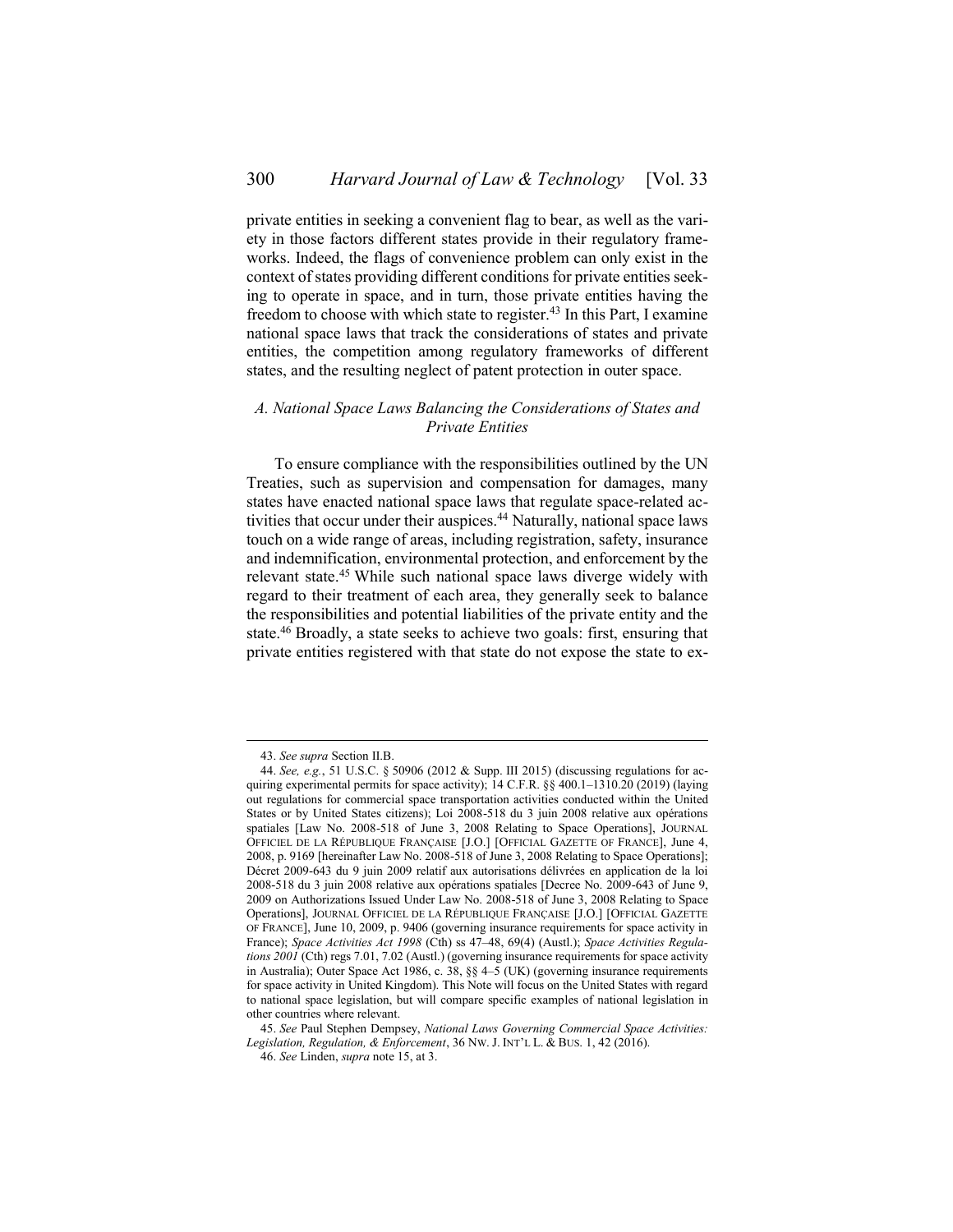cessive international liability under the UN Treaties, and second, incentivizing private entities to register with that state.<sup>47</sup> These two goals are often in tension, as they call for strict and lax regulations, respectively.

One clear example of such tension and balancing can be seen in the area of insurance and indemnification. Pursuant to the Outer Space Treaty and the Registration Convention, a state is liable for any damage arising from space objects registered with that state.<sup>48</sup> Accordingly, as a precondition to registration, many states require private entities to commit to some level of liability insurance and indemnification for such damages arising out of their own space activities.<sup>49</sup> As a preliminary matter, articulation of the maximum liability a private entity may face for future damages provides clarity and strong incentives for a private entity to register with a particular state.<sup>50</sup> States generally require private entities to acquire insurance coverage as well as indemnify the state for international liability beyond a predetermined amount.<sup>51</sup>

To illustrate, the United States may require a private entity registering there to obtain insurance up to the "maximum liability insurance available on the world market at a reasonable cost," not to exceed USD 500 million for injuries to third parties or USD 100 million for claims by the United States government.<sup>52</sup> The United States government covers any liability beyond this required insurance coverage, but only up to USD 1.5 billion beyond the insured amount.<sup>53</sup> Similarly, Australia requires private entities to acquire insurance in an amount that is the lower of AUD 750 million and the maximum probable loss, and the government covers additional liability up to AUD 3 billion.<sup>54</sup> In France, insurance of EUR 50 to 70 million is required, and the government absorbs all incremental liability.<sup>55</sup> The United Kingdom requires insurance coverage of GBP 100 million, but in contrast with the other states mentioned above, does not cover any liability beyond that amount.<sup>56</sup>

<sup>47.</sup> *See id.* at 3–4.

<sup>48.</sup> Outer Space Treaty, *supra* not[e 13,](#page-3-1) arts. VI–VIII; Registration Convention, *supra* note [13,](#page-3-1) art. VI; *see also supra* Section [II.](#page-2-0)[A.](#page-3-0)

<sup>49.</sup> *See, e.g.*, 51 U.S.C. § 50914–50915 (2012); Law No. 2008-518 of June 3, 2008 Relating to Space Operations, *supra* note [44,](#page-7-1) at 9169; *Space Activities Act 1998* (Cth) ss 47–48, 69(4) (Austl.); *Space Activities Regulations 2001* (Cth) reg 7.02 (Austl.); Outer Space Act 1986, c. 38, §§ 4–5 (UK).

<sup>50.</sup> Linden, *supra* not[e 15,](#page-3-2) at 4–5.

<sup>51.</sup> *Id.*

<sup>52.</sup> 51 U.S.C. § 50914(a) (2012). The amount of insurance actually required is determined by the Maximum Probable Loss (the "MPL"), where the MPL is determined on a case-bycase basis by the Secretary of Transportation. *Id.* § 50914(a), (c).

<sup>53.</sup> *Id.* § 50915(a).

<sup>54.</sup> *Space Activities Act 1998* (Cth) ss 47–48, 69(4) (Austl.); *Space Activities Regulations 2001* (Cth) s 7.02 (Austl.).

<sup>55.</sup> Loi 2008-1443 du 30 décembre 2008 de finances rectificative pour 2008 [Law No. 2008-1443 of Dec. 30, 2008 on the Rectified Finances for 2008], JOURNAL OFFICIEL DE LA RÉPUBLIQUE FRANÇAISE [J.O.] [OFFICIAL GAZETTE OF FRANCE], Dec. 31, 2008, p. 20518, art. 119.

<sup>56.</sup> Outer Space Act 1986, c. 38, §§ 4–5 (UK); *see* Linden, *supra* not[e 15,](#page-3-2) at 5.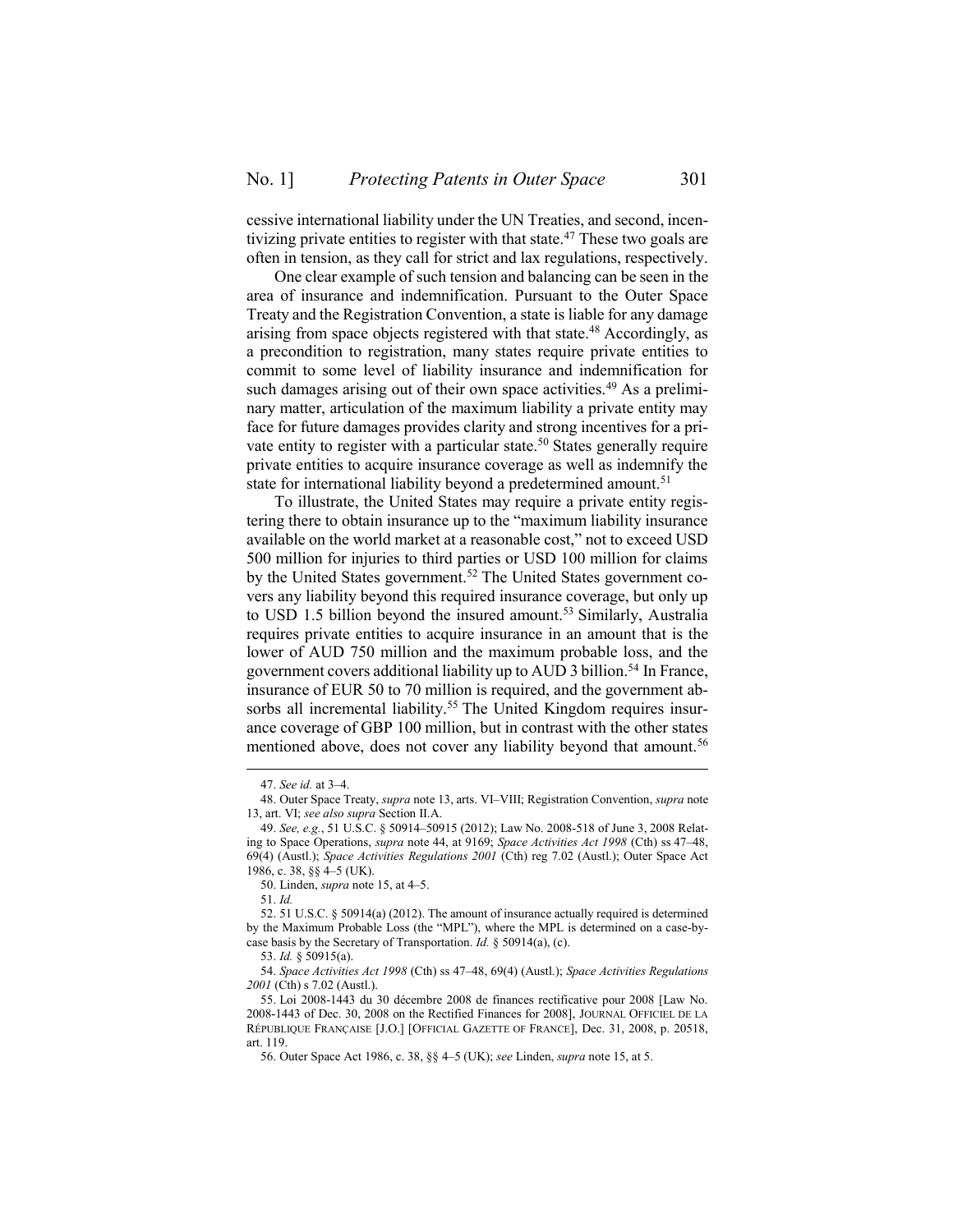The various approaches states take with regard to insurance and indemnification result from them balancing their interests against those of private entities. On the one hand, a state must minimize exposure to international liability by requiring high insurance coverage and providing a low governmental guarantee. On the other hand, the state must also attract private entities to register with the state by having lower and more flexible insurance requirements than other states, and a robust governmental guarantee.<sup>57</sup> A particular state's consideration of these two factors will result in varying insurance and indemnification laws, depending on that state's ambitions in space and risk tolerance. Likewise, a state will need to determine what balance to strike between respecting patents registered in other jurisdictions and providing favorable conditions to private entities, potentially by serving as a safe haven from those patents.

# <span id="page-9-0"></span>*B. Regulatory Competition and the Degradation of Patent Protection*

At least in part, the wide range of national laws with regard to regulation of space activity is the result of regulatory competition, which "occurs when states compete with each other, in their capacity as regulators, to attract resources and mobile factors of production." <sup>58</sup> The rapid privatization of space activity has set the stage for competition among states: private entities have access to registration with any particular state, as well as information on the costs and benefits of each choice.<sup>59</sup> States compete to have more private entities conduct space activity under their auspices for economic, political, and social reasons.<sup>60</sup> Aside from the prestige arising from presence in space, states also benefit from the wealth of information accessible through satellites and the commercialization of technologies originally developed for use in space, such as nanofiber water filtration systems. $61$ 

It is worth noting that there are some advantages to regulatory competition as opposed to harmonization of regulatory approaches across

<sup>57.</sup> *See* Linden, *supra* not[e 15,](#page-3-2) at 5.

<sup>58.</sup> *Id.* at 6.

<sup>59.</sup> *See id.*

<sup>60.</sup> *See, e.g.*, Press Release, United Kingdom, Lockheed Martin and Orbex to Launch UK into New Space Age (July 16, 2018, 5:00 AM), https://www.gov.uk/government/news/ lockheed-martin-and-orbex-to-launch-uk-into-new-space-age [https://perma.cc/U9F2- D7CN]; Jeremy Keehn, *Welcome to the New Space Age*, BLOOMBERG BUSINESSWEEK (July 26, 2018), https://www.bloomberg.com/news/features/2018-07-26/welcome-to-the-newspace-age [https://perma.cc/JU9G-5KXD].

<sup>61.</sup> INT'L SPACE EXPLORATION COORDINATION GRP., BENEFITS STEMMING FROM SPACE EXPLORATION (2013), https://www.nasa.gov/sites/default/files/files/Benefits-Stemmingfrom-Space-Exploration-2013-TAGGED.pdf [https://perma.cc/3V46-EQWS]; NASA Technology, *Fast-Flow Nanofiber Filters Purify Water at Home and in the Field*, NASA SPINOFF, 2017, at 80.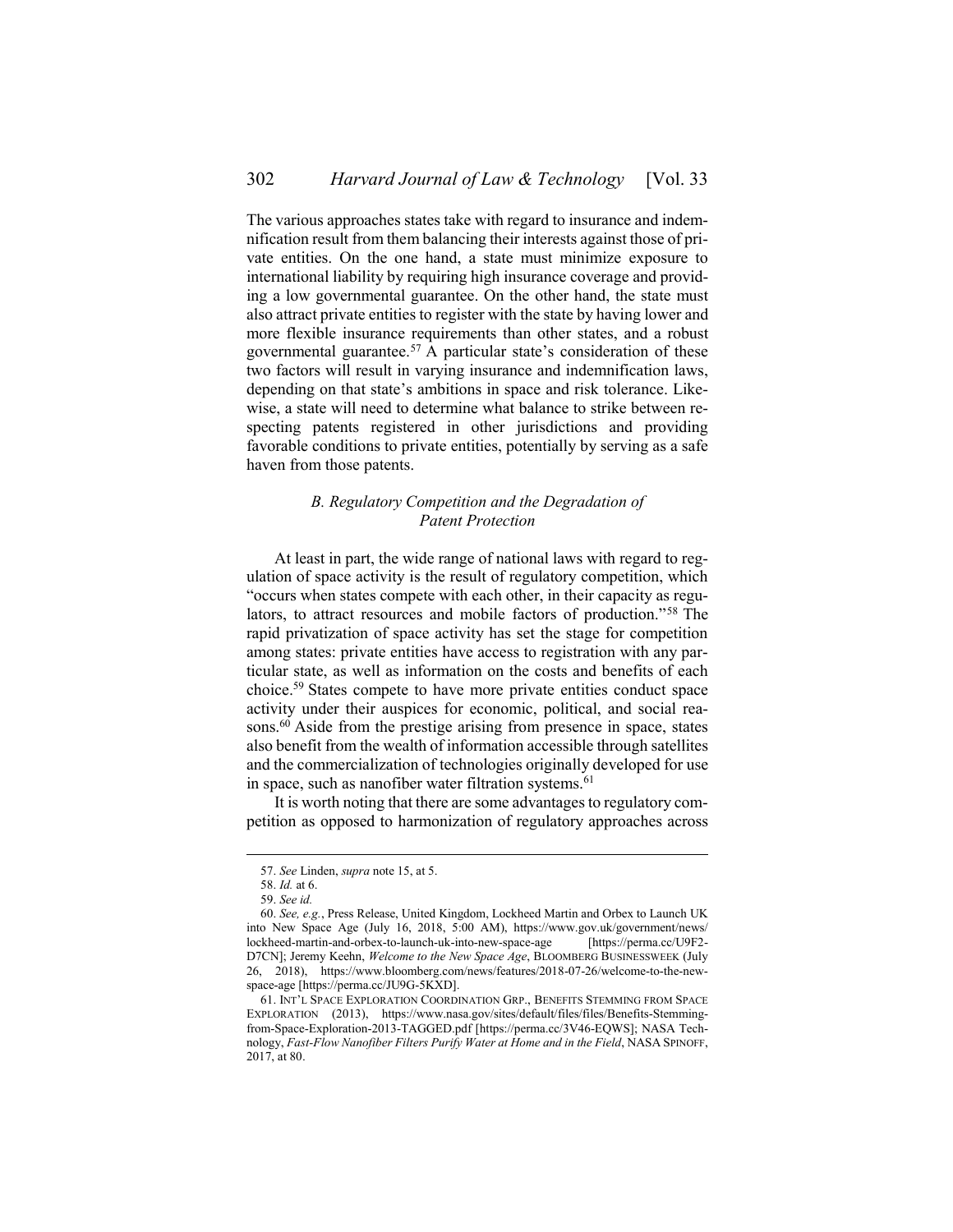states. For example, the diverging approaches states take in their competing regulatory frameworks can satisfy a wider range of preferences, such as those relating to insurance, intellectual property, and regulatory oversight.<sup>62</sup> Regulatory competition may be particularly appealing to a young industry such as space exploration and travel, where there is a lack of standardization or convergence in industry practices. Relatedly, through experimentation and comparison, regulatory competition also generates useful information on participants' preferences, allowing states to identify competitive laws efficiently.<sup>63</sup>

On the other hand, regulatory competition can also lead to a race to the bottom, where states enter "a cycle of systematic lowering of regulatory standards that ends up with all the states (and [private entities]) being in a position which is worse than the one they were in before this race to the bottom or by coordinating their policies."<sup>64</sup> A race to the bottom is more likely to occur when states compete for the placement of a limited amount of economic activity, such as space endeavors by private entities, because a state must offer a more attractive regulatory environment vis-à-vis other states in order to attract those entities. <sup>65</sup> Furthermore, because states are primarily concerned with attracting private entities and minimizing exposure to liability under international space law, regulatory competition in space law is especially likely to lead to a race to the bottom. To the extent that private entities may seek to register with a state specifically to avoid liability arising from patent infringement, states have an incentive to turn a blind eye to patents that exist in other jurisdictions, or going even further, invite private entities that simply copy space technologies that are patented elsewhere. Therefore, regulatory competition and the resultant race to the bottom may exacerbate the flags of convenience problem.

The impact that regulatory competition for space activities has on patent protection is a negative externality in that there is no patent infringement in a technical sense. However, this is a defining characteristic of the flags of convenience problem — a potential patent infringer in one jurisdiction avoids liability in outer space simply by registering its infringing space object with a state where the patent holder, for whatever reason, has failed to obtain a patent.<sup>66</sup> As space activity becomes increasingly privatized and commercialized, more states may

<sup>62.</sup> Linden, *supra* not[e 15,](#page-3-2) at 6.

<sup>63.</sup> *Id.*

<sup>64.</sup> *Id.* at 6–7; *see also* Paul B. Stephan, *Regulatory Competition and Anticorruption Law*, 53 VA. J. INT'L L. 53, 55 (2012).

<sup>65.</sup> Linden, *supra* not[e 15,](#page-3-2) at 6.

<sup>66.</sup> *See supra* Section [II](#page-2-0)[.B.](#page-5-0)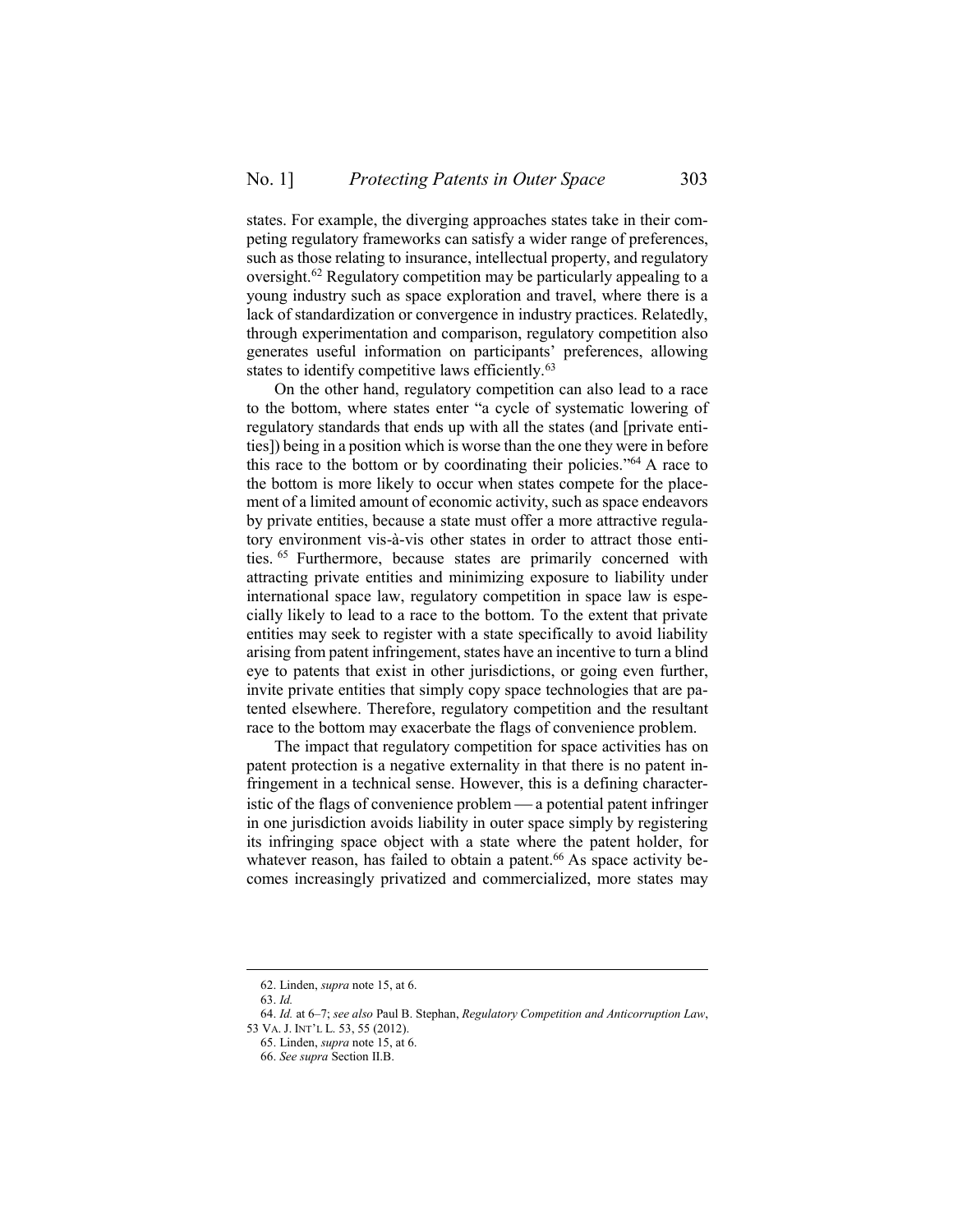seek to gain access to outer space by playing this role.<sup>67</sup> If private entities systemically avoid patents in this way, patent protection may become ineffective across the borders of multiple jurisdictions, which seems particularly unfair as the underlying substance of these patents — technology for outer space activity — converge in space.

# <span id="page-11-0"></span>IV. HARMONIZATION OF PATENT PROTECTION IN OUTER SPACE

In analyzing the problems presented by regulatory competition related to space activities, it is important to remember that the current regulatory frameworks that compete against each other already exist within an overarching harmonized architecture: the UN Treaties.<sup>68</sup> The UN Treaties, including the Outer Space Treaty and the Registration Convention, were intended to address the space activities conducted by states and provide a multilateral framework that lays down ground rules for space activities and allocates responsibility and liability.<sup>69</sup> As a result, the UN Treaties do not directly address the activities of private entities.<sup>70</sup> For the same reason, the UN Treaties are also silent as to the protection of patents held by private entities.<sup>71</sup> Today, as states balance their responsibilities under the UN Treaties with the need to attract private entities to register and conduct space activities under their jurisdiction, the degradation of patent protection across multiple countries is a potential negative externality.<sup>72</sup> This Part presents a degree of regulatory harmonization as a solution to the negative externality, specifically with regard to the protection of patents related to space activities.

## <span id="page-11-1"></span>*A. Global Patent Jurisdiction for Patents Related to Space Activities*

A natural solution to the current international framework's lack of global patent protection is to add a new dimension of global jurisdiction for patents related to space activities. More specifically, an authority with global patent jurisdiction can be created through an additional multilateral treaty to provide protection for patents necessary for activities in space.<sup>73</sup> Such an authority with global jurisdiction "would give

<sup>67.</sup> *See generally* Williams, *supra* not[e 1](#page-0-1) (showing increasing commercialization of space); Linden, *supra* note [14,](#page-3-3) at 6–7 (discussing regulatory competition in space); Pannell, *supra* not[e 10,](#page-2-4) at 751–52 (showing consequences of patent avoidance in space).

<sup>68.</sup> *See supra* Part [II.](#page-2-0)

<sup>69.</sup> *See* Pannell, *supra* not[e 11,](#page-2-2) at 743; *see also supra* Part [II.](#page-2-0)

<sup>70.</sup> *See supra* Part [II.](#page-2-0)

<sup>71.</sup> *See supra* Part [II.](#page-2-0)

<sup>72.</sup> *See supra* Section [III.](#page-6-0)[B.](#page-9-0)

<sup>73.</sup> *See* FRANCIS LYALL & PAUL B. LARSEN, SPACE LAW: A TREATISE 127 (2009).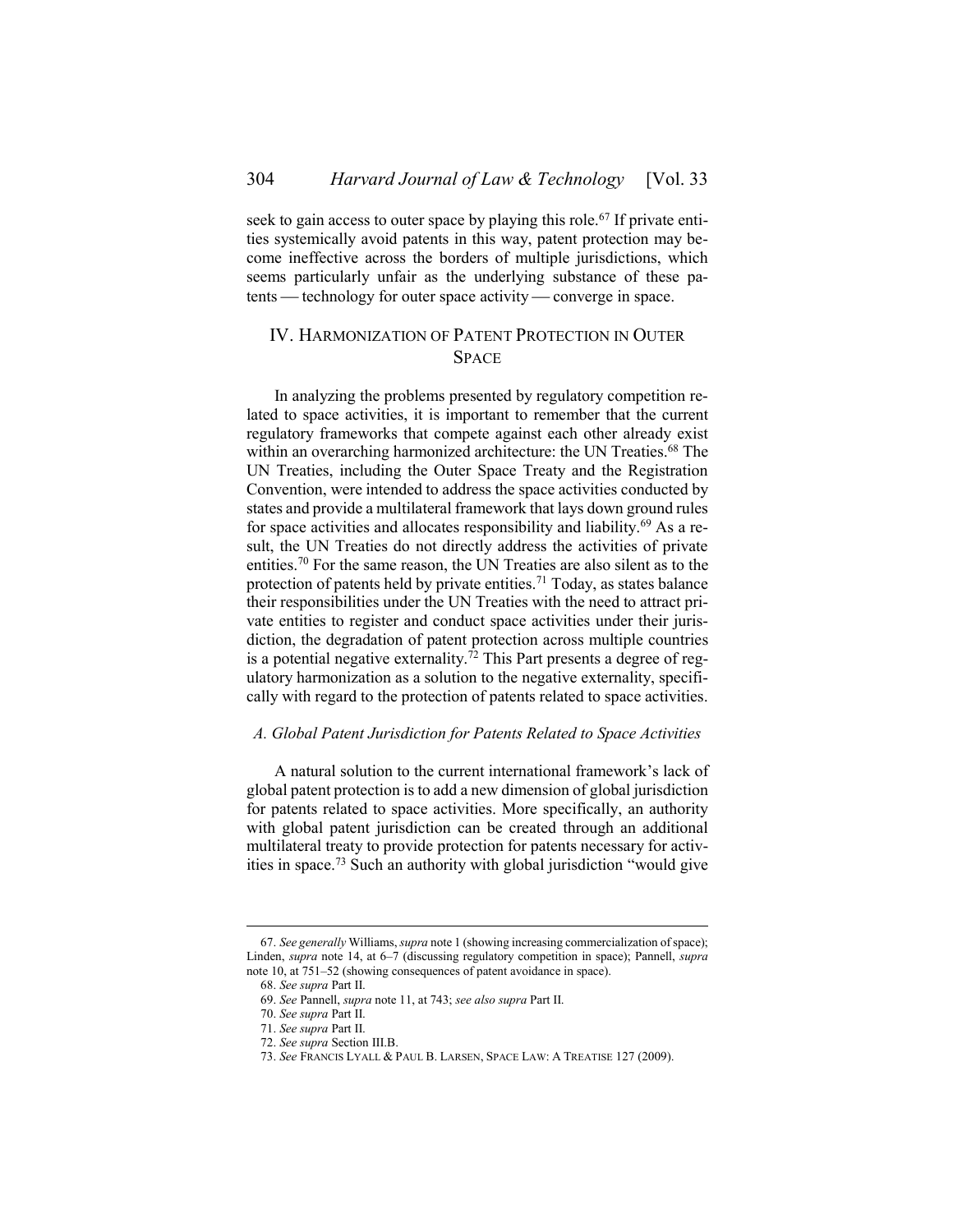investors confidence in outer space research and encourage [space] activities." <sup>74</sup> Furthermore, this system would mitigate the global degradation of patent protection resulting from state competition to attract private entities.<sup>75</sup> This solution neither seeks to replace regulatory competition altogether with a harmonized approach, nor asserts that the latter would be more or less efficient than the former. However, a global authority with limited patent jurisdiction is a feasible solution that specifically and effectively targets the degradation of patent protection that arises from the current regulatory competition framework.

At the most basic level, an authority with global patent jurisdiction would oversee the application and enforcement of patents related to space activities, in cooperation with any states implicated by the relevant private entities. One can imagine much variety with regard to the specific requirements for a covered patent application. For example, the global patent jurisdiction could cover any technology that relates to any space activities or only technologies that are central to operating space objects. Similarly, there could be many variations in how the patents recognized by this global authority are enforced. For instance, the authority may provide a forum for litigating alleged infringements of such patents and pass down judgments that are recognized by states and enforced by their courts. Alternatively, the authority may simply maintain a registry of valid global patents that are litigated in the courts of relevant states. Furthermore, the relevant states may be any combination of the state where the alleged infringer's space object is registered (pursuant to the Registration Convention) or located, the state where the alleged patentee's space object is registered or located, and the state where the alleging party holds substantially similar patents. As states currently employ vastly different standards in recognizing and enforcing patents, the same array of standards are candidates to be employed by the global patent authority.<sup>76</sup> Finally, one can imagine many different penalty mechanisms as well, from the allocation of patent infringement liability, to the suspension of registration to conduct activities in space.

While there are many variables, the gist of the proposed solution is that a central authority with global patent jurisdiction would, at a minimum, maintain a registry of patents that are uniformly recognized in space by states party to an underlying multilateral agreement. The existence and enforcement of this global registry would prevent the flags of convenience problem in relation to patent rights; private entities would no longer be able to avoid patent liability simply by choosing to

<sup>74.</sup> *Id.*

<sup>75.</sup> *See supra* Section [III.](#page-6-0)[B.](#page-9-0)

<sup>76.</sup> *See* Pannell, *supra* not[e 11,](#page-2-2) at 753 ("Many European countries base their patents upon a 'personality' justification while the United States relies on Lockean ideals.").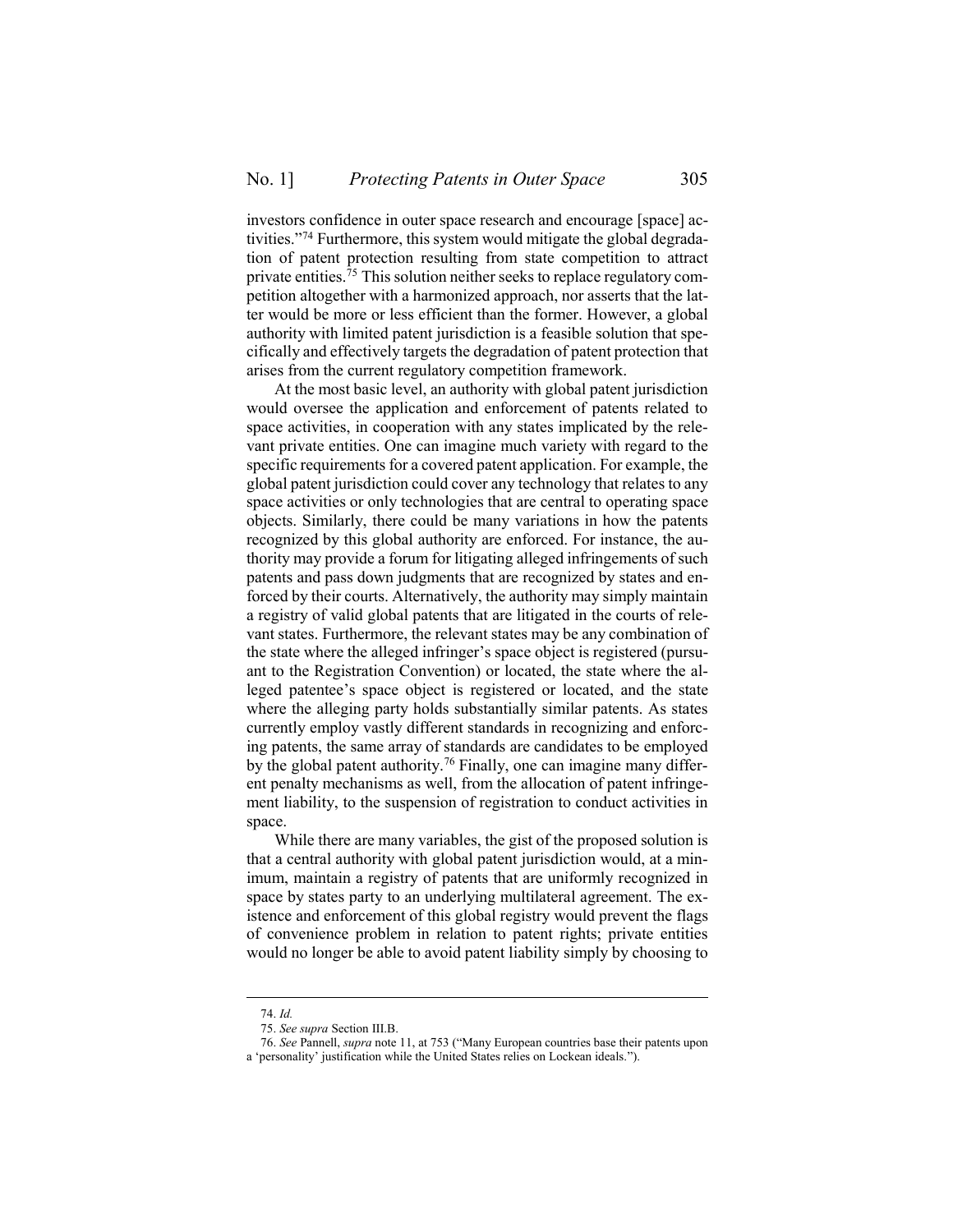register with states where the relevant patent does not exist.<sup>77</sup> This solution adds an extra layer of patent protection in a way that is conceptually comparable to the destination port in maritime law.<sup>78</sup> Even if a private entity was initially able to escape patent liability by choosing a flag of convenience, it would also need to adhere to the patent protection architecture provided by this global registry in order to conduct activities in space without liability.<sup>79</sup> It is notable that all states that currently have the capability to launch spacecraft are signatories to the UN Treaties — participation by at least these states in the global patent jurisdiction would ensure effective enforcement of this solution.<sup>80</sup>

Creating a new global patent jurisdiction would necessitate a multilateral treaty and therefore requires the participation of numerous states to be meaningful. States have previously demonstrated willingness to lend international support for the protection of copyright in relation to space activities.<sup>81</sup> The Convention Relating to the Distribution of Programme-Carrying Signals Transmitted by Satellite of 1974 ("Brussels Satellite Convention"), administered by the World Intellectual Property Organization ("WIPO"), declares the obligation of states to "take adequate measures to prevent the distribution on or from its territory of any programme-carrying signal by any distributor for whom the signal emitted to or passing through the satellite is not intended."82 While the Brussels Satellite Convention protects the signals emitted by satellites and not the content carried by those signals, and therefore technically does not provide copyright protection, the result is functionally equivalent.<sup>83</sup> Furthermore, the Brussels Satellite Convention also builds in special exceptions for developing countries that mirror the concept of fair use in copyright law, such as the "education or information use of parts of programs." <sup>84</sup> The Brussels Satellite Convention now has thirty-eight contracting parties, including the United States.<sup>85</sup>

83. *See* Barbara Luxenberg, *Protecting Intellectual Property in Space*, PROC. OF THE INT'L INST. OF SPACE LAW OF THE INT'L ASTRONAUTICAL FED'N 27TH COLLOQUIUM ON L. OUTER SPACE, 172, 173 (1984).

<span id="page-13-0"></span><sup>77.</sup> *See supra* Sections [II](#page-2-0)[.B,](#page-5-0) [III.](#page-6-0)[B.](#page-9-0)

<sup>78.</sup> *See supra* Section [II](#page-2-0)[.B.](#page-5-0)

<sup>79.</sup> *See supra* Section [II](#page-2-0)[.B.](#page-5-0)

<sup>80.</sup> There are currently nine states and one multinational state organization that have the capability to launch spacecraft: China, India, Iran, Israel, Japan, Russia, North Korea, South Korea, the United States, and the European Space Agency. NAT'L AIR & SPACE INTELLIGENCE CTR., COMPETING IN SPACE 12–13 (2018) https://media.defense.gov/2019/Jan/16/2002080386/-1/-1/1/190115-F-NV711-0002.PDF [https://perma.cc/ 4SVD-UJ5G].

<sup>81.</sup> *See, e.g.*, Brussels Convention Relating to the Distribution of Programme-Carrying Signals Transmitted by Satellite, May 21, 1974, T.I.A.S. No. 11078, 1144 U.N.T.S. 3.

<sup>82.</sup> *Id.* art. 2 ¶ 1.

<sup>84.</sup> *Id.*

<sup>85.</sup> *WIPO-Administered Treaties*, WORLD INTELLECTUAL PROP. ORG., http://www.wipo.int/treaties/en/ShowResults.jsp?lang=en&treaty\_id=19 [https://perma.cc/ V8RX-PGX9]. Five of the nine states that currently have the capability to launch spacecraft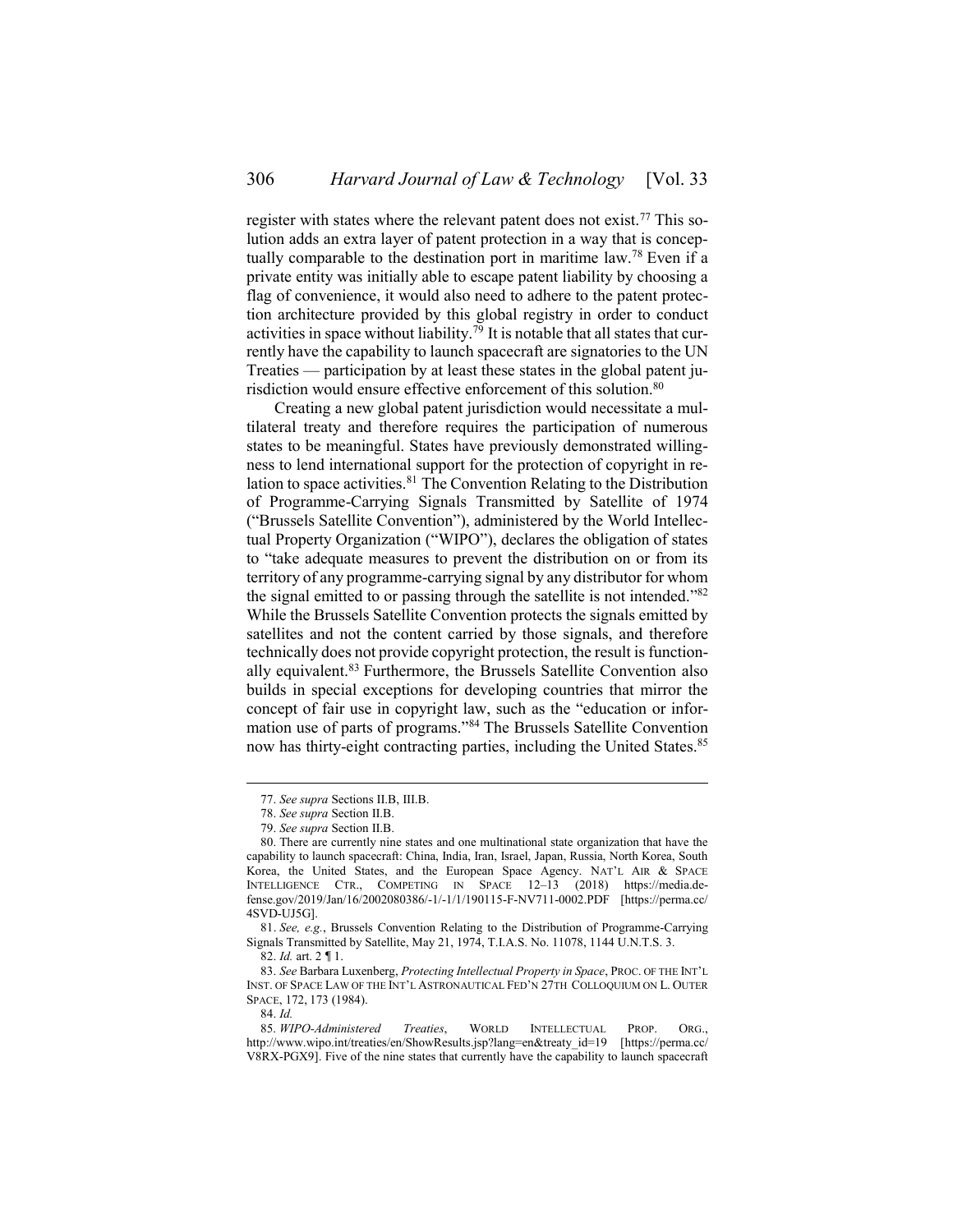One possible reason that the Brussels Satellite Convention achieved such participation is that states have discretion in determining and implementing "adequate measures." <sup>86</sup> Similarly, a multilateral treaty for the creation of a global patent jurisdiction may seek to realize widespread participation by delegating enforcement to the individual states and leveraging existing multilateral platforms such as WIPO.

### *B. Challenges of the Global Patent Jurisdiction*

<span id="page-14-0"></span>It is important to recognize that significant challenges accompany the potential solution of creating a global patent jurisdiction. A major obstacle for this global patent authority is that states have different requirements for granting and challenging patents.<sup>87</sup> For example, in the United States, an inventor must include the best method for practicing her invention in the patent application, meaning that the inventor cannot acquire a patent while keeping an important element secret.<sup>88</sup> There is no comparable requirement under the European Patent Convention, which currently has thirty-eight European states as signatories.<sup>89</sup> Also, until as recently as March 16, 2013, the United States granted patents to the first inventor when faced with multiple applications for the same invention, whereas the European Patent Convention granted patents to the first filer.<sup>90</sup> The United States adopted the first-to-file approach through the Leahy-Smith America Invents Act on September 16, 2011, but this was a critical difference between the United States and Europe for the preceding two centuries and is indicative of the discrepancies that still exist between the two patent systems.<sup>91</sup> The two patent systems also have important differences with regard to the procedural and substantive standards for challenging the validity of an existing patent.<sup>92</sup>

<sup>(</sup>China, India, Iran, Japan, and North Korea) are not signatories to the Brussels Satellite Convention. Participation by these states would ensure effective enforcement of the global patent registry.

<sup>86.</sup> *See* Luxenberg, *supra* not[e 82,](#page-13-0) at 173.

<sup>87.</sup> *See* Pannell, *supra* not[e 11,](#page-2-2) at 753.

<sup>88.</sup> 35 U.S.C. § 112 (2018).

<sup>89.</sup> *See* Convention on the Grant of European Patents, Jan. 11, 1978, 1065 U.N.T.S 254. 90. *Differences Between US and European Patents*, IUS MENTIS (Oct. 1, 2005),

http://www.iusmentis.com/patents/uspto-epodiff/#ff-fi [https://perma.cc/NJ39-A9TX].

<sup>91.</sup> Leahy-Smith America Invents Act, Pub. L. No. 112-29, 125 Stat. 284 (2011). Notably, a major objective of the Leahy-Smith America Invents Act was to "promote harmonization of the United States patent system with the patent systems commonly used in nearly all other countries throughout the world," namely the first-to-file system. David W. Trilling, *Recognizing a Need for Reform: The Leahy-Smith America Invents Act of 2011*, 2012 U. ILL. J.L. TECH. & POL'Y 239, 246.

<sup>92.</sup> *See* Olga A. Partington & Paul A. Calvo, *A Comparison of US and EPO Post Grant Practices*, LEXOLOGY (June 16, 2017), https://www.lexology.com/library/detail.aspx?g= bd361876-a09d-4e55-99f6-afa30dc9cabb [https://perma.cc/Z2ZG-UWAB].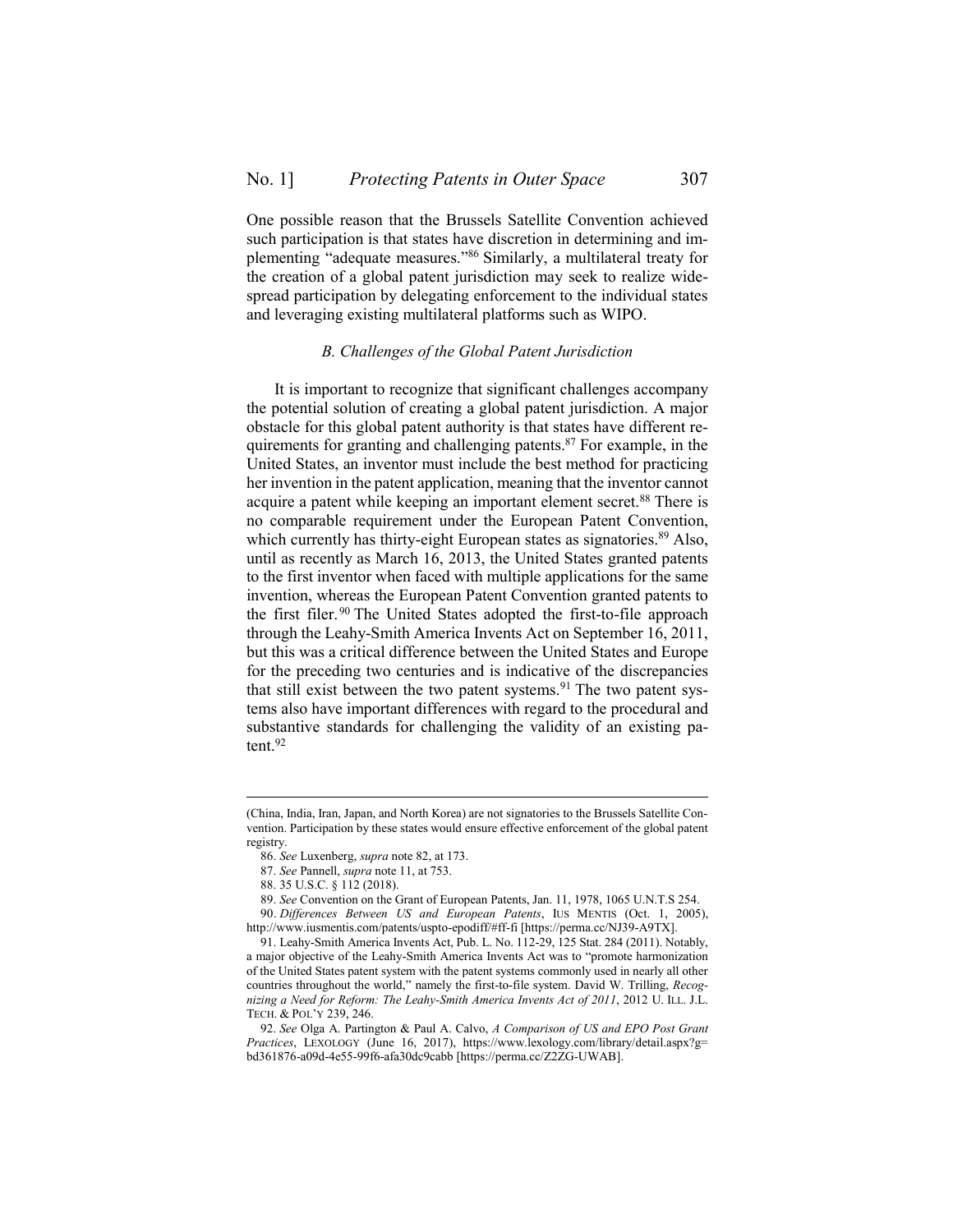Naturally, the multitude of differences among the patent systems of various states might make it difficult to achieve widespread international participation.<sup>93</sup> Furthermore, some states may opt out of the multilateral treaty to take advantage of the flags of convenience problem by becoming a haven for private entities hoping to avoid patent liability.<sup>94</sup> However, regulatory competition may result in a race to the bottom that exacerbates the flags of convenience problem across the globe.<sup>95</sup> Accordingly, regulatory harmonization through a multilateral treaty presents an opportunity to reduce, if not eliminate, the global degradation of patent protection.<sup>96</sup>

### V. CONCLUSION

<span id="page-15-0"></span>Privatized commercial activity in space is poised to grow rapidly in the coming years, but the body of international law that pertains to such space activity is largely limited to the UN Treaties that were entered into force between 1967 and 1984. The UN Treaties focus on harmonizing states' approaches to space activities toward "enhancing the well-being of all countries and human kind," and as a result are largely silent to the issues of space activity by private entities and protection of patents.<sup>97</sup> Nonetheless, two treaties offer a good starting point for analyzing the status of patents in space: the Outer Space Treaty and the Registration Convention. Under these two treaties, the state with which a space object is registered exercises jurisdiction over, and becomes responsible for damages arising from, that object.<sup>98</sup>

The current framework of international space law bears resemblance to maritime law, and both bodies of law suffer from the flags of convenience problem. Pursuant to the Outer Space Treaty and the Registration Convention, a state's jurisdiction in space is limited to the specific space objects that are registered with that state.<sup>99</sup> In the context of patents, this means that a private entity conducting space activity can avoid responsibilities related to patents in one country by simply registering with another, while still having substantially equal access to space and the opportunities thereof. $100$  As more states seek to attract private entities by providing favorable operating conditions, they may contribute to a systematic and global degradation of space-related pa-

<sup>93.</sup> *See* Linden, *supra* not[e 15,](#page-3-2) at 10.

<sup>94.</sup> *See* Pannell, *supra* not[e 11,](#page-2-2) at 755–56; *see also supra* Section [III.](#page-6-0)[B.](#page-9-0)

<sup>95.</sup> *See supra* Section [III.](#page-6-0)[B.](#page-9-0)

<sup>96.</sup> *See supra* Section [IV](#page-11-0)[.A.](#page-11-1)

<sup>97.</sup> *Space Law Treaties and Principles*, *supra* not[e 8.](#page-2-1)

<sup>98.</sup> Outer Space Treaty, *supra* not[e 13,](#page-3-1) arts. VI–VIII; Registration Convention, *supra* note [13,](#page-3-1) art. II.

<sup>99.</sup> *See supra* Section [II](#page-2-0)[.A.](#page-3-0)

<sup>100.</sup> *See* s*upra* Section [II](#page-2-0)[.B.](#page-5-0)